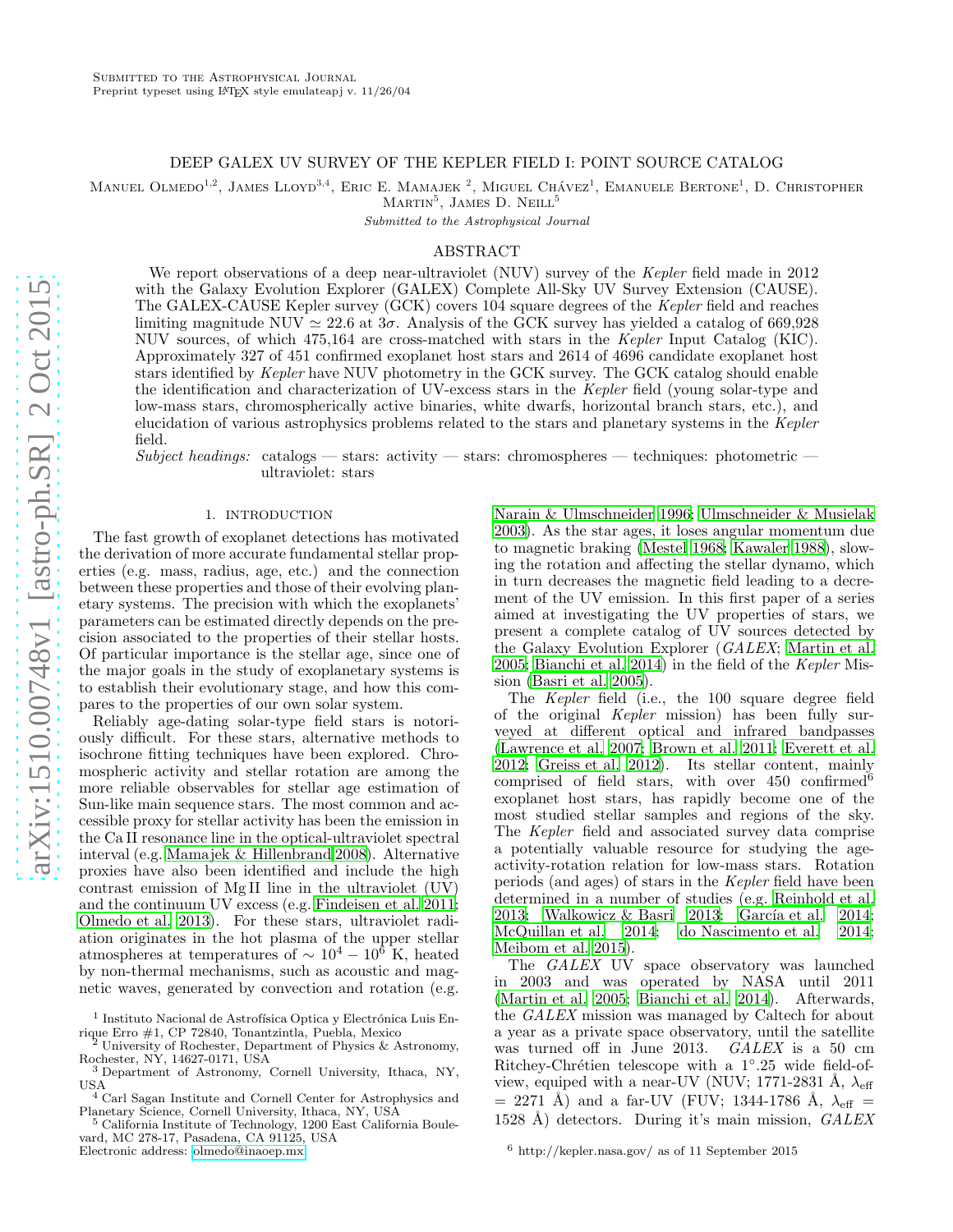carried out the All-Sky, Medium, and Deep Imaging Surveys, with exposure times of  $\sim$ 100,  $\sim$ 1000, and >10000 sec, respectively, measuring more than 200 million sources [\(Bianchi et al. 2014](#page-6-2)). The continuation phase, called the GALEX Complete All-Sky UV Survey Extension (CAUSE), was funded by several consortia, with the main goal of extending observations in the NUV band to the Galactic plane, which was only scarcely mapped during the main mission, due to restrictions on the maximum target brightness.

In this work, we describe the creation of a deep NUV photometric catalog with nearly full coverage of the *Kepler* field using CAUSE observations. In Section [2](#page-1-0) we introduce the observations, and characteristics of the data. In Section [3](#page-1-1) we explain the procedure for extracting the NUV point sources. Section [4](#page-4-0) describes the point source catalog, and its crossmatch with the *Kepler* Input Catalog (KIC) and the *Kepler* Objects of Interest (KOI) catalog is presented in Section [5.](#page-5-0) Finally, the publicly available GALEX-CAUSE (GCK) catalog of NUV sources is described in Section [6.](#page-6-9)

# 2. OBSERVATIONS

<span id="page-1-0"></span>As part of the CAUSE survey, Cornell University funded 300 orbits to complete the spatial coverage of the *Kepler* field through August-September 2012 (PI J. Lloyd). The dataset of *GALEX* CAUSE Kepler field observations (hereafter GCK) is composed of 180 tiles that cover the *Kepler* field [\(Borucki et al. 2003;](#page-6-10) [Basri et al.](#page-6-3) [2005;](#page-6-3) [Brown et al. 2005;](#page-6-11) [Latham et al. 2005\)](#page-6-12); each tile has 20 visits on average. These observations sample timescales from a millisecond to a month, and can be used to identify variable targets and exotic sources on such timescales. The GCK dataset provides spatial coverage of the *Kepler* field in the *GALEX* NUV band.

The standard *GALEX* pointed observation mode adopted for the surveys during the primary NASA *GALEX* mission employed a 1′ .5 spiral dither pattern. This dither moves the sources with respect to detector artifacts and prevents a bright source to saturate one position on the detector, which is subject to failure if overloaded. The *GALEX* data pipeline processes the photon arrival times and positions with an attitude solution that reconstructs an image of the sky for a single tile, 1◦ .2 in diameter around the pointing center.

In 2012, a drift mode was adopted, which scanned a strip of the sky along a great circle. For GCK observations, these scans run as long as  $12°$ . The scan mode processing uses a pipeline adapted from the pointed mode observations<sup>7</sup> . To adapt the scans to the standard tile processing pipeline, they are processed in tile sized images resulting in 9 and 14 images for the short scans (1−3 and  $13-15$ ) and long scans  $(4-12)$ , respectively (shown in Fig. [1\)](#page-1-2). Thus for the 180 tiles of the GCK data, with each visited an average of 20 times, we have a total of  $\sim$ 3200 images.

The GCK data were processed with the *GALEX* scanmode pipeline and subsequently delivered to Cornell in the form of packs of 5 images (see Table [1](#page-1-3) for details) per visit for each tile. For details on these files or any technical information concerning the *GALEX* mission see:



<span id="page-1-2"></span>Fig. 1.— Scan mode observations of GCK survey covering the Kepler field. The field of view of GALEX and a full moon are shown for comparison. The numbers on the upper right edges correspond to the scan numbers. The plus symbols corresponds to the edges of Kepler detectors.

TABLE 1 FILES OF GCK DATASET

<span id="page-1-3"></span>

| Fits name     | Image type             | $_{\rm Units}$     |
|---------------|------------------------|--------------------|
| nd-count.fits | count image            | photons/pix        |
| nd-rrhr.fits  | effective exposure map | seconds/pix        |
| nd-int.fits   | intensity map          | photons/second/pix |
| nd-flags.fits | artifact flags image   | $\cdot$ .          |
| xd-mcat.fits  | catalog of sources     | $\cdot$ .          |

[http://www.galex.caltech.edu/wiki/Public:Documentation.](http://www.galex.caltech.edu/wiki/Public:Documentation)

A mosaic of the *GALEX* CAUSE NUV observations is shown on Fig. [2.](#page-2-0) The superimposed blue box corresponds to the central CCD of the *Kepler* detector array. Most of the data exhibit the exquisite photometric and astrometric stability and reproducibility expected for a space observatory. However, the *GALEX* pipeline failed to correctly process a small fraction of the images. A thorough visual inspection showed that there are about 450 images affected by doubling or ghosting of sources. An example of this effect is illustrated in Fig. [3.](#page-3-0) All these images were excluded from our analysis.

The final exposure time map is presented in Fig. [4.](#page-3-1) Some tiles lack a single good visit and are located at the end of a scan, when the spacecraft was executing a maneuver. Because of this, the 13th image of scans 4, 5, 6, 9 and 10 were not included in the catalog construction (leaving a total of 175 tiles), representing a loss of no more than 0.5% coverage of the *Kepler* field. Within the main *GALEX* surveys, fractions of the *Kepler* field were partially surveyed [\(Smith et al. 2011\)](#page-7-11). A cumulative distribution of the exposure time in function of sky coverage is shown in Fig. [5](#page-3-2) (solid blue line), and the orange dashed line corresponds to the *GALEX* release 6 (GR6).

#### <span id="page-1-1"></span>3. ASSEMBLY OF A CATALOGUE OF NUV SOURCES

The construction of the GCK catalog can be summarised in 4 stages, each of which is discussed in this section. In the first stage, "Image Co-adding", the available single epoch visits for each tile are co-added. Next,

<sup>7</sup> http://galex.stsci.edu/GR6/?page=scanmode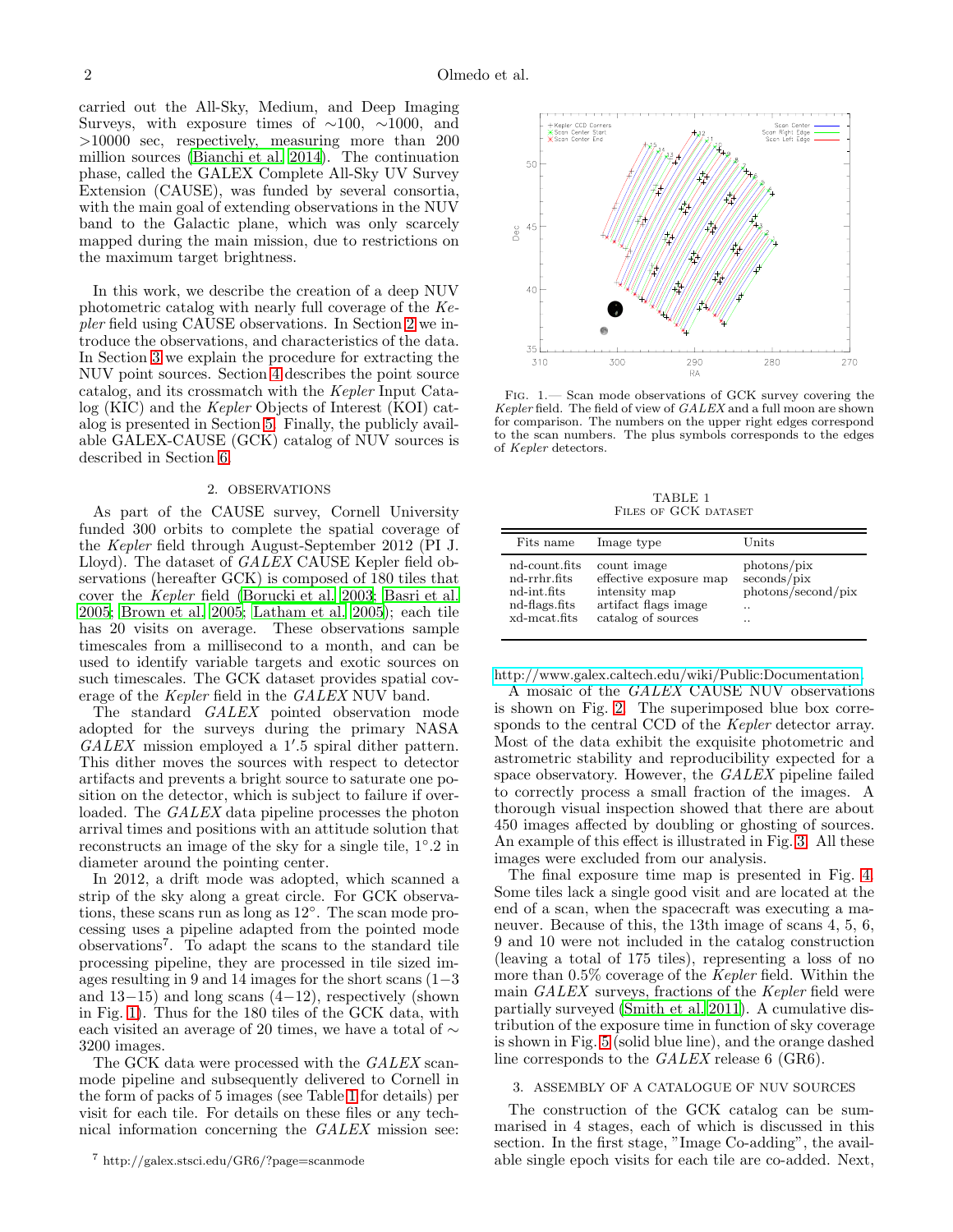

<span id="page-2-0"></span>FIG. 2.— Intensity image mosaic of GALEX CAUSE NUV observations. The blue square corresponds to the central CCD of the Kepler telescope.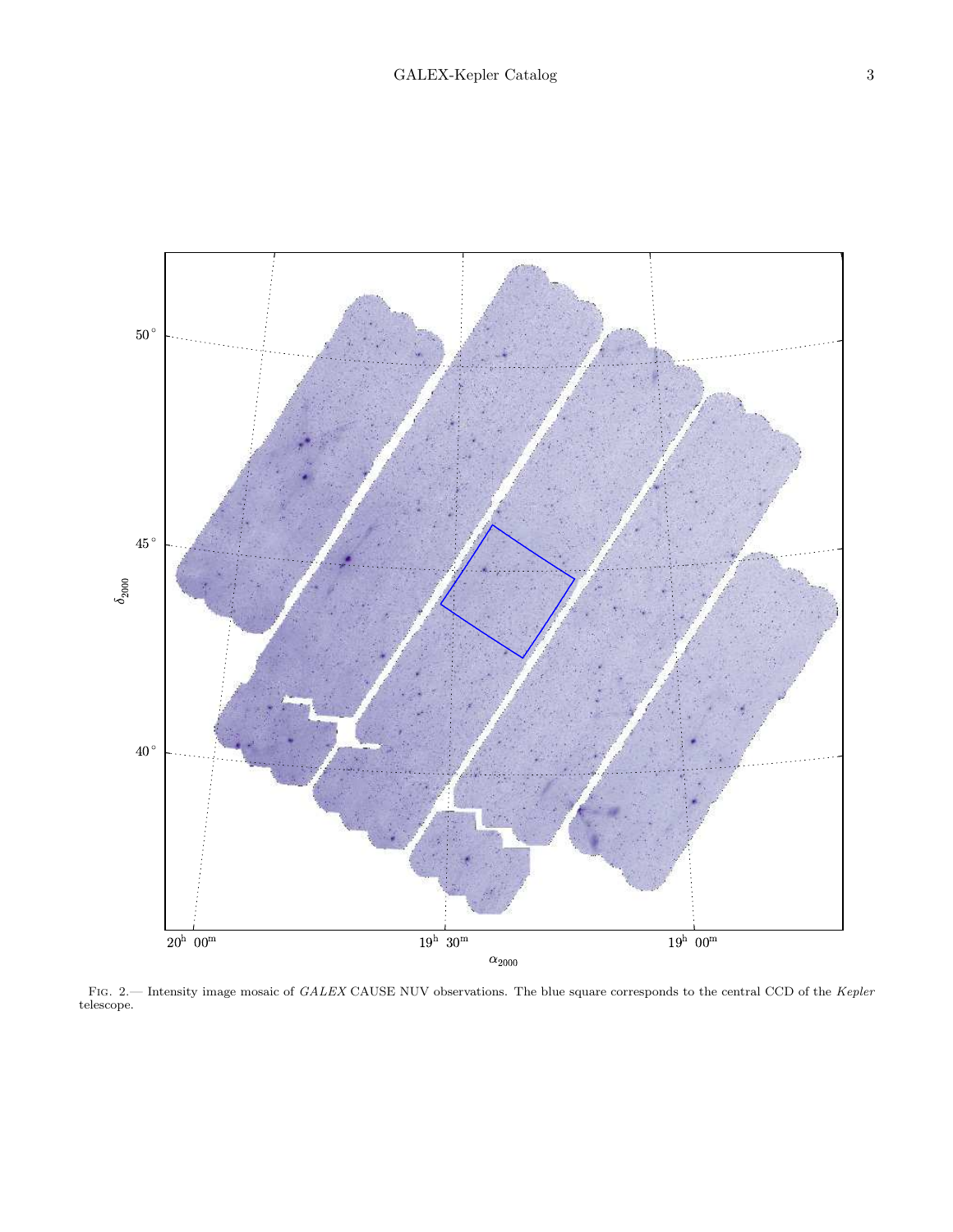

<span id="page-3-0"></span>FIG.  $3 - \text{GALEX}$  image corresponding to scan 1, image 2, visit 2, as an example of a failure of the pipeline processing: bright sources appear as double objects.



Fig. 4.— Mosaic of the effective exposure time of the GALEX CAUSE observations.

<span id="page-3-1"></span>

<span id="page-3-2"></span>- Cumulative distributions of exposure time of the sky coverage of the GCK Kepler field (solid blue line). Observations from the GALEX release 6 (GR6) are represented with the dashed orange line.

the "Background Estimation" is carried out from the intensity image using a modified  $\sigma$ - $\kappa$  clipping method. The "Source Extraction and Photometry" uses the software

SExtractor [\(Bertin & Arnouts 1996\)](#page-6-13) to first detect and then perform photometry on the background-subtracted intensity image for each tile obtained in the previous stage. In the final stage the catalogs from each of the 175 tiles are combined, and duplicate objects, low S/N sources, and other possible spurious sources are carefully removed.

## 3.1. *Image Co-adding*

Prior to co-adding all epochs for a given tile, each image was visually inspected, discarding visits presenting the source doubling or ghosting issue (Fig. [3\)](#page-3-0). Since the images already have an astrometric solution, and furthermore, each epoch for a given tile are aligned, co-adding only requires an arithmetic sum. For each tile, the process was the following:

- 1. Construction of the co-added count image as the arithmetic sum of individual count intensity images (*nd-count.fits*).
- 2. Construction of the co-added effective exposure image as the arithmetic sum of individual effective exposure images (*nd-rrhr.fits*).
- 3. Construction of a combined flag image as the logic OR of the individual flag images (*nd-flags.fits*).
- 4. Calculation of the the ratio of the co-added count and effective exposure images to obtain the final intensity image.

## 3.2. *Background and Threshold Estimations*

The source extraction and photometry methodology follows that of the *GALEX* pipeline (reported in Morrissey et al.  $2007)^8$ . Prior to this step, background and threshold images are built, as required by SExtractor.

*Background estimation*: the construction of a background image consists of an iterative  $\sigma$ - $\kappa$  clipping method. The *count* image is divided into square bins 128 pix wide. In each bin, the local background histogram is built using the Poisson distribution (due to the low NUV background count rates), and the probability  $P_k(x)$  of observing k events for a mean rate x is calculated. Pixels with a  $P_k(x) < 1.35 \times 10^{-3}$  (equivalent to a  $3\sigma$  level) are iteratively clipped until convergence is reached. Then a  $5 \times 5$  pix median filter is applied to decrease the bias by bright sources. The bin mesh is upsampled to the original resolution and divided by the effective exposure image to produce the final *background* image, which is subtracted from the *intensity* image to produce the *background-subtracted intensity* image.

*Weight threshold image*: this image provides the threshold for potential detections. The *count* image is again divided in  $128\times128$  pix bins. In each bin the value of  $k$ , in counts/pix, which corresponds to probability level of  $3\sigma$  is computed and stored to produce a threshold map. This map is upsampled to the original resolution and divided by the effective exposure image, in order to obtain a threshold image in counts/sec/pix. The final step is to compute a *weight threshold* image by dividing the *background-subtracted intensity* image by this last threshold image.

 $^8$ http://www.galex.caltech.edu/wiki/Public:Documentation/Chapter 104  $\,$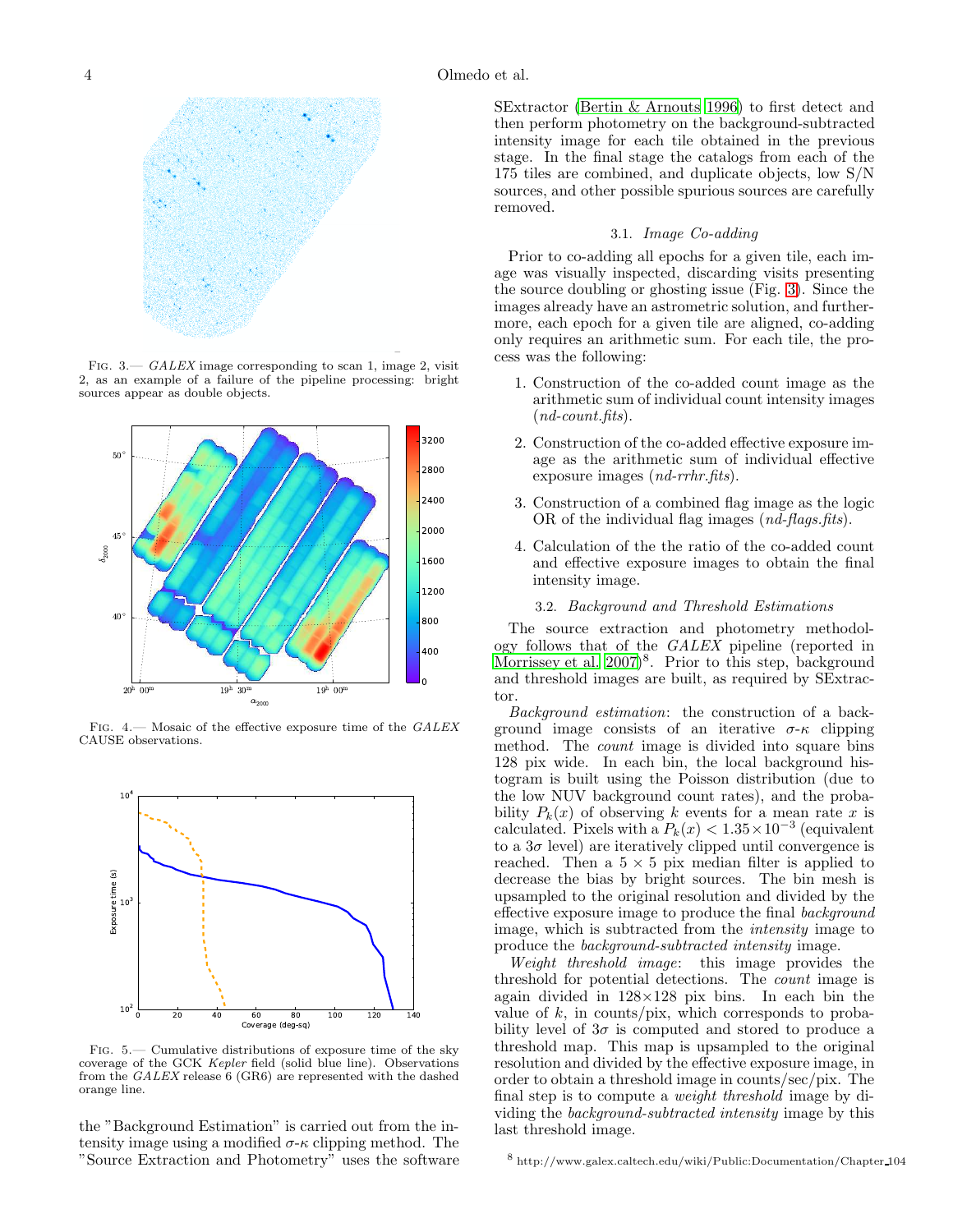## 3.3. *Source Extraction and Photometry*

The detection and photometry process is carried out with SExtractor working in dual mode: the *weight threshold* image is used for detecting sources, while their photometry is computed on the *backgroundsubtracted intensity* image. The SExtractor parameters *THRESH TYPE* and *DETECT THRESH* are set to "absolute" and "1"; in this way SExtractor will consider all pixels with values above 1 in the *weight threshold* image as possible detections. SExtractor is executed for each of the 175 tiles in the GCK data, delivering detection and photometry of each source. The photometric error dm in magnitude is calculated following the *GALEX*  $pi$ <sup>9</sup>:

$$
df = \frac{\sqrt{(f + s\Omega)t}}{t}, \quad dm = 1.086 \cdot df/f,
$$
 (1)

where  $f$  is the flux from the source in counts/sec,  $s$  is the sky level in counts/sec/pix,  $\Omega$  is the area over which the flux is measured and  $t$  is the effective exposure time in seconds.

#### 3.4. *Artifact Identification*

In the *GALEX* imagery, there are various artifacts, not all of which are automatically detected by the *GALEX* pipeline. The worrisome non-flagged artifacts are large diffuse reflections within the field surrounding very bright stars. The shapes of these artifacts have quite different morphologies, however the most common shapes are long thin cones, halos, and horseshoe-shaped extended reflections. An example is shown in Fig. [6.](#page-4-1) These artifacts bias the background and affect source detection, mainly producing false positives.



<span id="page-4-1"></span>FIG.  $6$ - Left panel: Co-added intensity image for image 6 of scan 2. Right panel: the same image with source detected marked as red points. Note the absence of detection in the area affected by instrumental artifacts.

### 3.4.1. *False Positives*

In order to remove extended objects and spurious detections, caused by non-flagged artifacts in the images, we design suitable criteria to remove them, while at the same time minimizing the loss of genuine sources. The criteria were defined considering the geometric characteristics of the aperture fitted by SExtractor to the flux profile of detection and the signal-to-noise ratio  $(S/N)$ :

- Semi-minor axis  $> 60''$
- Eccentricity  $> 0.95$
- $S/N < 1.05$
- $S/N < 1.5$  & Semi-major axis >  $10''$ .

The first two criteria are intended to remove large and/or extended sources, including false detections inside extended artifacts. The third criteria discards too low S/N detections, while the purpose of the fourth criteria is to remove detections at the border of images, where the flux inside the SExtractor apertures may not be reliable. We defined the above thresholds through a trial and error process, aimed at discarding most of the false positives, while minimizing the loss of real sourcesones. The right panel of Fig. [6](#page-4-1) shows the source detections after removing false positives.

### 3.4.2. *Artifact Flags*

The *GALEX* pipeline produces a *flag* image for each tile. This image marks the pixels where the intensity image is affected by some artifacts or where artifacts were removed. Each detected source has the *artifact flags* keyword, that is a logical OR of the artifact flags for pixels that were used to compute its photometry. These flags are summarized in Table [2.](#page-5-1) The flags were developed for the dither mode observations and in some cases are not directly applicable to the scan mode observations. For example, in dither mode observations, only the outer region of any field is close to the detector edge, but in scan mode the detector edge crosses nearly the entire field for a fraction (but only a fraction) of the integration. The detector edge proximity flag (Flag 6) is therefore set by the pipeline, but it does not induce errors in the data quality. Flags 1 and 5 indicate the possible presence of reflections near the edge of the FOV. However, we have found that in many instances the regions affected by this latter artifact do not actually show any obvious problem. We therefore consider Flag 1 and 5 as non influential. Detections with flags 2, 3, and 10 have been discarded because their photometry is affected by an unreliable background level determination. An example of an image which presents regions marked by the flag 3, the dichroic reflection, is shown in Fig. [6,](#page-4-1) where one can distinguish arc-shaped features around the three brightest stars in the image.

The GALEX pipeline flags were developed for the dither mode observations and in some cases are not directly applicable to the scan mode observations in the same way as the dither mode observations. For example, in dither mode only the outer region of any field is close to the detector edge, but in scan mode the detector edge crosses nearly the entire field for a fraction (but only a fraction) of the integration. The detector edge proximity flag is therefore set by the pipeline, but it does not induce errors in the data quality

#### 4. THE GCK UV SOURCE CATALOG

<span id="page-4-0"></span>After processing each file through false positive removal and flagging, the 175 catalogs are combined to produce a single point source catalog for the whole GCK field. In the case of sources with multiple detections (due

 $^{9}$  Section 4 from:<http://galexgi.gsfc.nasa.gov/docs/galex/Documents> /GALEXPipelineDataGuide.pdf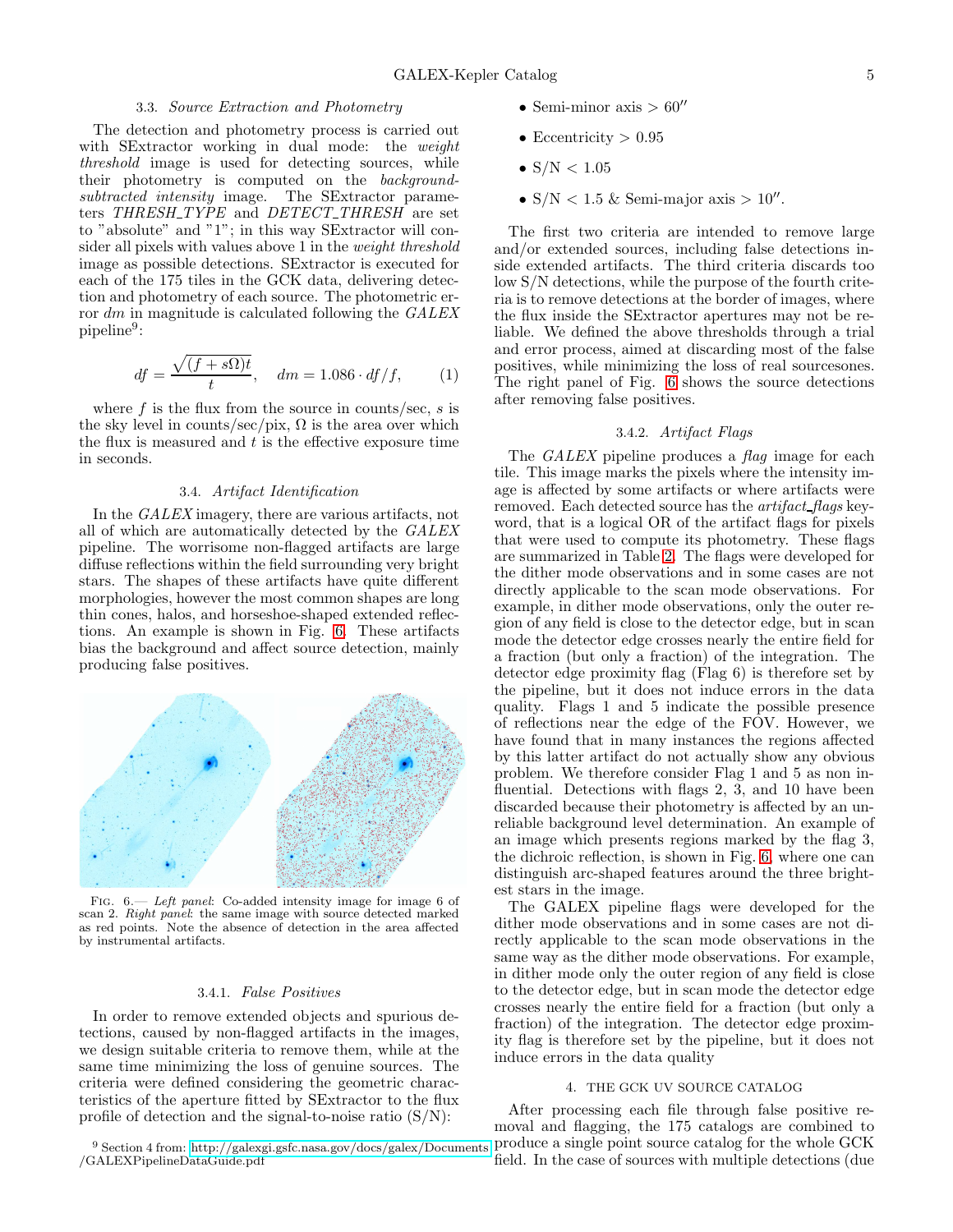<span id="page-5-1"></span>Number Short name Description 1(1) edge Detector bevel edge reflection (NUV only)  $2(2)$  window Detector window reflection (NUV only)<br> $3(4)$  dichroic Dichroic reflection 3(4) dichroic Dichroic reflection<br>4(8) varpix Variable pixel base varpix Variable pixel based on time slices  $5(16)$  brtedge Bright star near field edge (NUV only)  $6(32)$  detector rim Proximity (>0.6 degrees from field cent  $6(32)$  detector rim Proximity( $>0.6$  degrees from field center)<br>7(64) dimask Dichroic reflection artifact mask flag  $7(64)$  dimask Dichroic reflection artifact mask flag  $8(128)$  varmask Masked pixel determined by varpix varmask Masked pixel determined by varpix 9(256) hotmask Detector hot spots<br>10(512) yaghost Possible ghost image Possible ghost image from YA slope

TABLE 2 ARTIFACT FLAGS

NOTE.  $-$  From the GALEX documentation, chapter 8 [\(http://www.galex.caltech.edu/wiki/Public:Documentation/Chapter](http://www.galex.caltech.edu/wiki/Public:Documentation/Chapter_8) 8). Artifacts 7, 8, 9 do not apply to the the GCK catalog.

to small overlap between tiles), the measurement with the highest S/N was retained.

The resulting GCK catalog contains 660,928 NUV sources. The NUV brightness distribution of the GCK sources is shown in Fig. [7](#page-5-2) (blue lines), while the photometric error is plotted in Fig. [8.](#page-5-3) One can see that a typical error for sources with NUV<22.6 mag is less than 0.3 mag.

The GCK Catalog includes a few thousand objects with  $NUV\leq 15.5$ , whose flux estimation is affected by the non-linearity of the GALEX NUV detector (discussed by [Morrissey et al. 2007](#page-7-12)). The magnitude of this non-linearity effect can be as large as ∼1.0 mag at  $NUV \simeq 12$  mag. In a recent analysis of the GALEX absolute calibration, [Camarota & Holberg \(2014\)](#page-6-14) identified a non-linear correlation when comparing GALEX data of an extend sample of white dwarf stars with predicted magnitudes from model atmospheres and spectroscopic data collected by the International Ultraviolet Explorer (IUE). They provide a correction that properly converts the GALEX NUV magnitudes to the Hubble Space Telescope photometric scale. We applied this correction, based on the data in Table  $3^{10}$  of [Camarota & Holberg](#page-6-14)  $(2014)$ , to all GCK stars with NUV $\leq$ 15.71 mag, for which we also provide the original GALEX magnitudes. We also obtain an uncertainty of 0.22 mag, associated to the magnitude conversion, by computing the standard deviation of the [Camarota & Holberg \(2014\)](#page-6-14) data with respect to their best fit.

#### 5. CROSSMATCH WITH KIC AND KOI

<span id="page-5-0"></span>The positions of the GCK objects were cross-matched with the KIC [\(Brown et al. 2011\)](#page-6-4), using a  $2^{\prime\prime}$ .5 search radius. This value is compatible with the astrometric precision of *GALEX* observations, extending the crossmatch beyond this radius do not increase the number of matches more than  $1\%$ , as can be seen in the Fig. [9.](#page-5-4) The cross-match resulted in 475,164 GCK objects with KIC counterparts. We would like to remark that a smaller search radius would significantly decrease the number of detections, while a larger radius would only increase the KIC sources to be associated with a single NUV source. In the final catalogue we provide the identification of KIC

 $10$  Note that the correct C0 coefficient is 14.0821 for the IUE synthetic fluxes (Camarota, priv. comm.)



<span id="page-5-2"></span>Fig. 7.— Distribution of NUV detections. Blue line is the distribution of objects on the GCK catalog, red line are the matched objects with the KIC. Dotted lines correspond to a sample of detections inside a the sky region defined on Figure [2.](#page-2-0)



<span id="page-5-3"></span>Fig. 8.— NUV photometric error distribution for the GCK catalog. The color scale indicates the density of the sources in the plot.



<span id="page-5-4"></span>Fig. 9.— Cumulative distributions of separations of the GCK - KIC cross-match.

counterparts.

The spatial location of these objects are plotted as red points in Fig. [10,](#page-6-15) where they obviously coincide with the position of the *Kepler* satellite detectors. Their NUV brightness distribution is also shown in Fig. [7.](#page-5-2) The con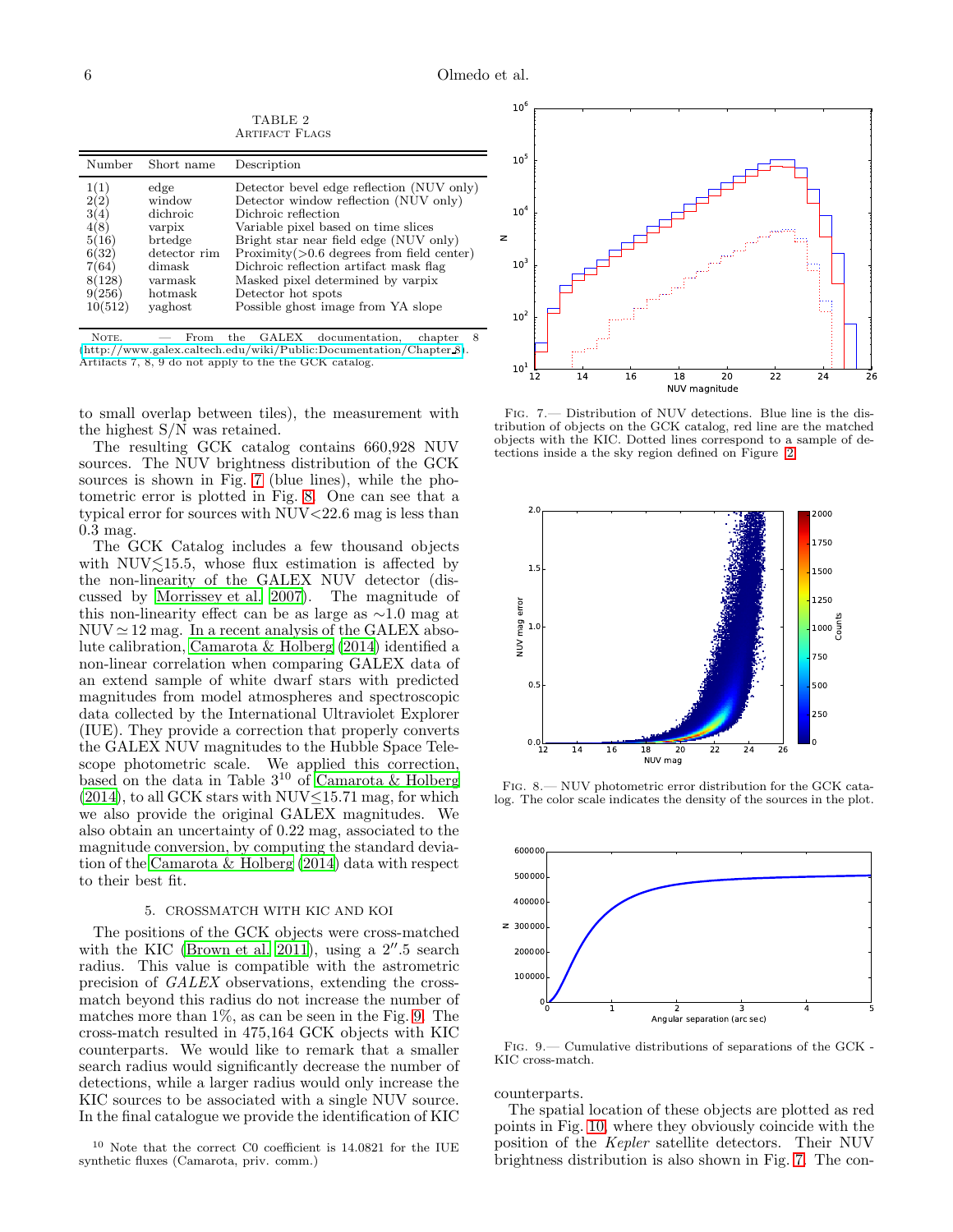stant ratio difference (up to NUV∼22.5 mag) between GCK and KIC distributions seen in Fig. [7](#page-5-2) is due to incomplete coverage of the *Kepler* field (caused by the gaps between the *Kepler* mission detectors (Fig. [10\)](#page-6-15). In order to avoid this issue, we also show in Fig. [7](#page-5-2) the number distribution of GCK sources and their KIC counterparts of the objects on the central *Kepler* detector(see Fig. [2\)](#page-2-0); we can see that almost all GCK sources have KIC counterparts up to NUV∼22.5 mag.



<span id="page-6-15"></span>Fig. 10.— Spatial distribution of the GCK sources in the Kepler field. Red dots indicate GCK sources with a counterpart in the KIC, while blue dots mark GKC sources without a KIC match. The saw-like regions in the south-east show the tile that were lost due to the pipeline failure (see Sect. [2\)](#page-1-0). Small circular empty regions are due to very bright stars, whose surrounding artifacts compromised nearby sources detections.

We also cross-matched the GCK catalog with the KOI catalog available in MAST through the tool  $\text{CasJobs}^{11}$ , and found 2614 candidate host stars (hosting 3390 planets) in common and 327 stars (hosting 768 planets) among the *Kepler* Confirmed Planets hosts. The GCK catalog should enable investigation of the UV excess as a function of stellar age, rotation, and metallicity, identification of UV-bright (potentially young) stars, and provide UV photometry for other astrophysically interesting systems in the *Kepler* field.

#### 6. DESCRIPTION OF THE CATALOG FILE

<span id="page-6-9"></span><sup>11</sup> http://mastweb.stsci.edu/kplrcasjobs/GOHelpKC.aspx

Table [3](#page-8-0) provides the description of the fields in the GCK catalog file (columns 1 to 19). The first keyword is the *gck id*, the main identifier of the GCK catalog, with a sexagesimal, equatorial position-based source name (i.e. GCK Jhhmmss.ss+ddmmss.s). The second and third keywords are the coordinates of the NUV detection. The following keywords give the photometry in magnitudes and fluxes, with their corresponding errors. The keyword *artifacts flags* provides the flags described in Table [2.](#page-5-1) For objects with a cross-match in the KIC the keywords *ktswckey* and *kic keplerid*, are provided for the nearest counterpart. The keyword *ktswckey* is particularly useful to get data from the table *keplerObjectSearchWithColors*, also available in MAST through the tool CasJobs. This table contains the KIC catalog and other catalogs with coverage of the *Kepler* field. In Table [4,](#page-8-1) we show a portion of the GCK catalog. The column tags designates the keyword number that also appear in Table [3.](#page-8-0) The GCK catalog is approximately ∼150 Mb (in ASCII format) and the table is available electronically with this paper.

As a useful reference for readers Table [5](#page-9-0) provides 323 sources identified in the crossmatch between the GCK catalog and the Kepler targets with confirmed planetary companions. A segment of this table is illustrated in Table [5](#page-9-0) and contains the information of columns 1-7, 10, 17, 20-28 listed in Table [3.](#page-8-0)

The *Kepler* field observation was funded by Cornell University. MO wishes to express his gratitude to the Astronomy Group of the University of Rochester for their hospitality and to CONACyT for the financial support received through the "Beca Mixta" program. MC, EB, and MO also thank CONACyT for financial support through grants SEP-2009-134985 and SEP-2011- 169554. EEM acknowledges support from NSF award AST-1313029. We thank Chase Million for useful discussions. *GALEX* (Galaxy Evolution Explorer) is a NASA Small Explorer, launched in 2003 April. We gratefully acknowledge NASA's support for construction, operation, and science analysis for the *GALEX* mission, developed in cooperation with the Centre National d'Etudes ´ Spatiales of France and the Korean Ministry of Science and Technology.

#### REFERENCES

- <span id="page-6-3"></span>Basri, G., Borucki, W. J., & Koch, D. 2005, New Astronomy Reviews, 49, 478
- <span id="page-6-13"></span>Bertin, E., & Arnouts, S. 1996, A&AS, 117, 393
- <span id="page-6-2"></span>Bianchi, L., Conti, A., & Shiao, B. 2014, Advances in Space Research, 53, 900
- <span id="page-6-10"></span>Borucki, W. J., Koch, D. G., Lissauer, J. J., et al. 2003, in Society of Photo-Optical Instrumentation Engineers (SPIE) Conference Series, Vol. 4854, Future EUV/UV and Visible Space Astrophysics Missions and Instrumentation., ed. J. C. Blades & O. H. W. Siegmund, 129–140
- <span id="page-6-11"></span>Brown, T. M., Everett, M., Latham, D. W., & Monet, D. G. 2005, in Bulletin of the American Astronomical Society, Vol. 37, American Astronomical Society Meeting Abstracts, 110.12
- <span id="page-6-4"></span>Brown, T. M., Latham, D. W., Everett, M. E., & Esquerdo, G. A. 2011, AJ, 142, 112
- <span id="page-6-14"></span>Camarota, L., & Holberg, J. B. 2014, MNRAS, 438, 3111
- <span id="page-6-8"></span>do Nascimento, Jr., J.-D., García, R. A., Mathur, S., et al. 2014, ApJ, 790, L23
- <span id="page-6-5"></span>Everett, M. E., Howell, S. B., & Kinemuchi, K. 2012, PASP, 124, 316
- <span id="page-6-0"></span>Findeisen, K., Hillenbrand, L., & Soderblom, D. 2011, AJ, 142, 23
- <span id="page-6-7"></span>García, R. A., Ceillier, T., Salabert, D., et al. 2014, A&A, 572, A34
- <span id="page-6-6"></span>Greiss, S., Steeghs, D., Gänsicke, B. T., et al. 2012, AJ, 144, 24
- <span id="page-6-1"></span>Kawaler, S. D. 1988, ApJ, 333, 236
- <span id="page-6-12"></span>Latham, D. W., Brown, T. M., Monet, D. G., et al. 2005, in Bulletin of the American Astronomical Society, Vol. 37, American Astronomical Society Meeting Abstracts, 110.13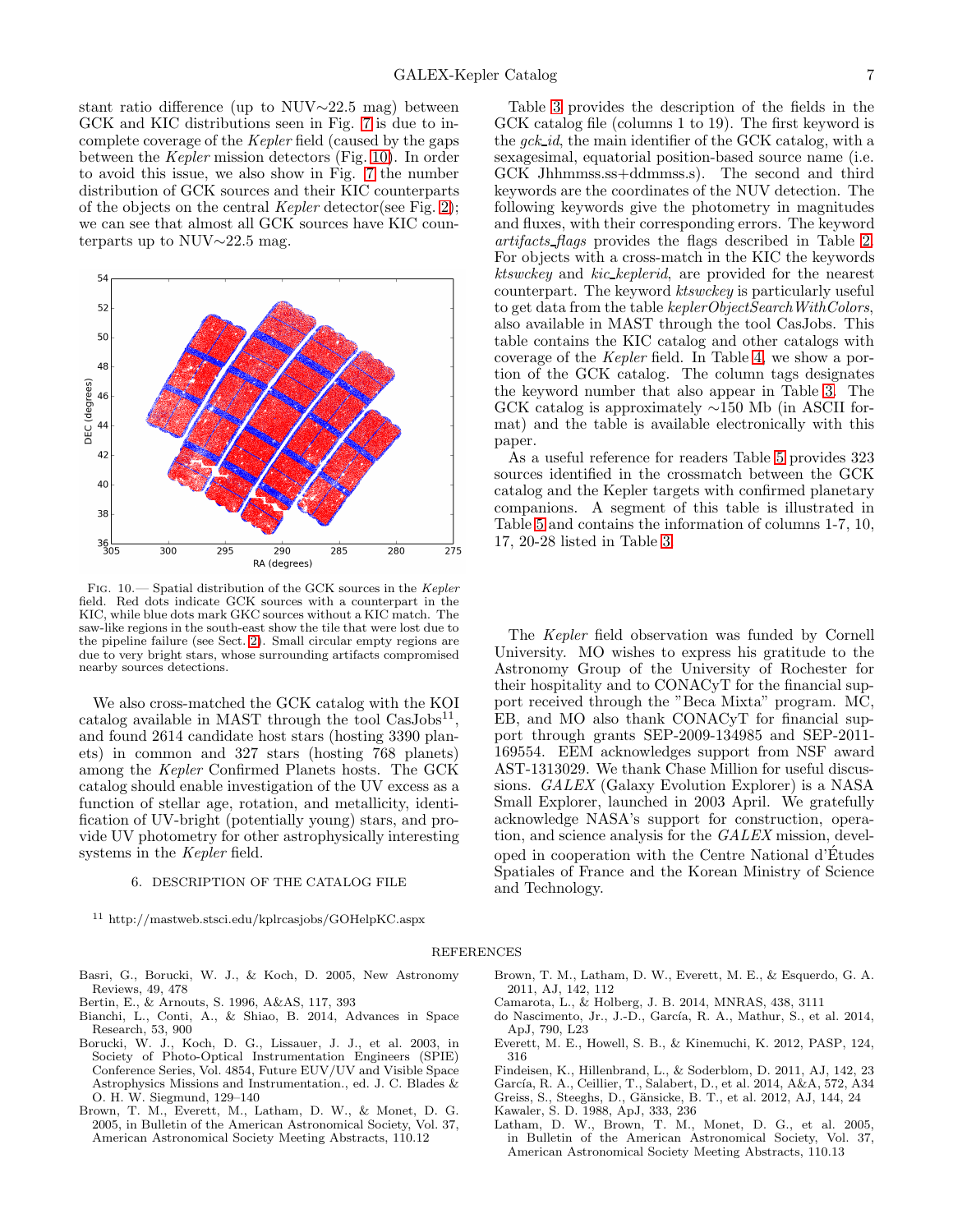- <span id="page-7-6"></span>Lawrence, A., Warren, S. J., Almaini, O., et al. 2007, MNRAS, 379, 1599
- <span id="page-7-0"></span>Mamajek, E. E., & Hillenbrand, L. A. 2008, ApJ, 687, 1264
- <span id="page-7-5"></span>Martin, D. C., Fanson, J., Schiminovich, D., et al. 2005, ApJ, 619, L1
- <span id="page-7-9"></span>McQuillan, A., Mazeh, T., & Aigrain, S. 2014, ApJS, 211, 24
- <span id="page-7-10"></span>Meibom, S., Barnes, S. A., Platais, I., et al. 2015, ArXiv e-prints, arXiv:1501.05651
- <span id="page-7-4"></span>Mestel, L. 1968, MNRAS, 138, 359
- <span id="page-7-12"></span>Morrissey, P., Conrow, T., Barlow, T. A., et al. 2007, ApJS, 173, 682
- <span id="page-7-2"></span>Narain, U., & Ulmschneider, P. 1996, Space Sci. Rev., 75, 453
- <span id="page-7-1"></span>Olmedo, M., Ch´avez, M., Bertone, E., & De la Luz, V. 2013, PASP, 125, 1436
- <span id="page-7-7"></span>Reinhold, T., Reiners, A., & Basri, G. 2013, A&A, 560, A4
- <span id="page-7-11"></span>Smith, M., Shiao, B., & Kepler. 2011, in Bulletin of the American Astronomical Society, Vol. 43, American Astronomical Society Meeting Abstracts 217, 140.16
- <span id="page-7-3"></span>Ulmschneider, P., & Musielak, Z. 2003, in Astronomical Society of the Pacific Conference Series, Vol. 286, Current Theoretical Models and Future High Resolution Solar Observations: Preparing for ATST, ed. A. A. Pevtsov & H. Uitenbroek, 363
- <span id="page-7-8"></span>Walkowicz, L. M., & Basri, G. S. 2013, MNRAS, 436, 1883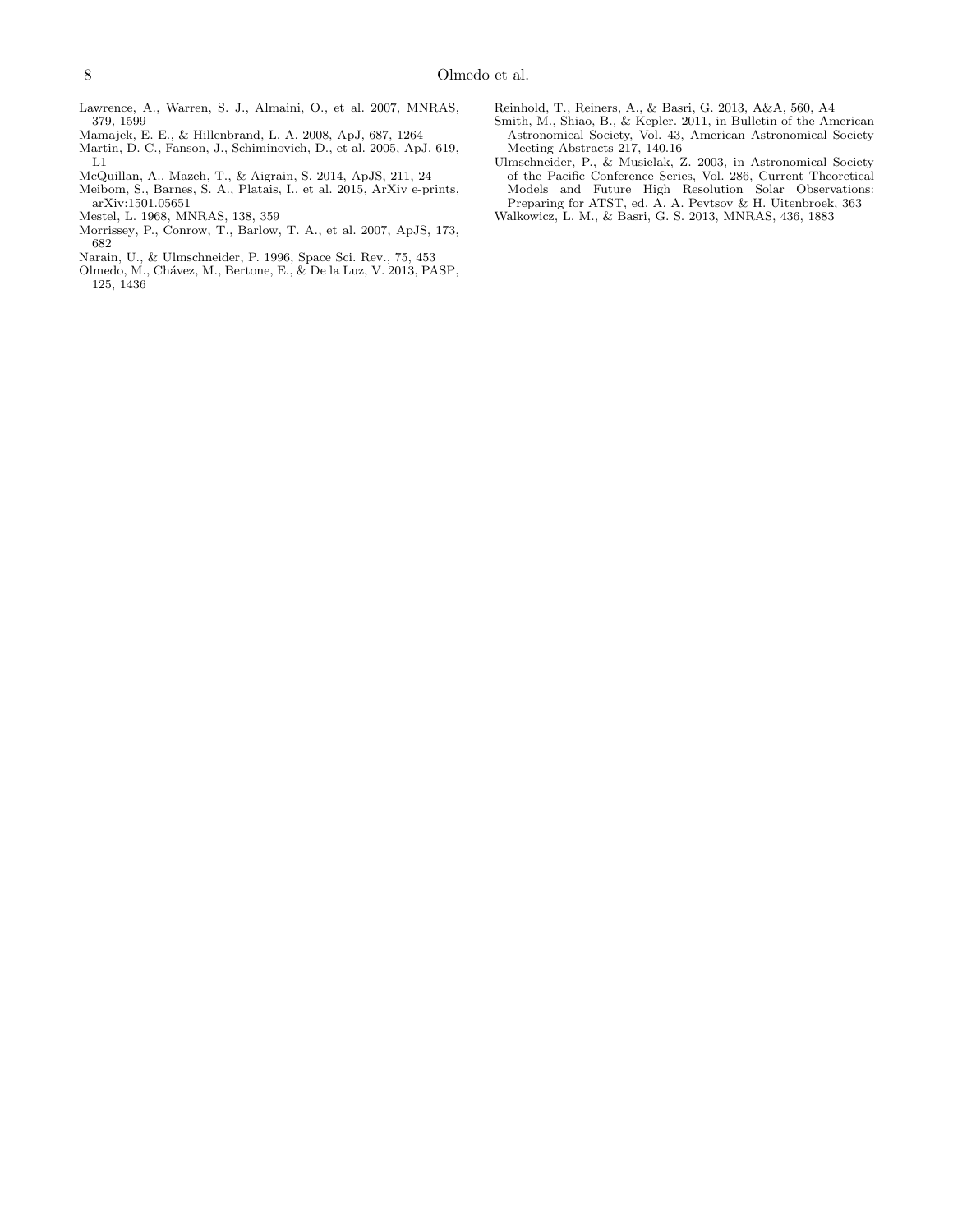| Tag Number     | Tag Name              | Description                                                                     | Unit                           |
|----------------|-----------------------|---------------------------------------------------------------------------------|--------------------------------|
|                | gck id                | GALEX CAUSE Kepler (GCK) Identifier                                             | number                         |
| $\overline{2}$ | $alpha_{j}$ 2000      | Right ascension                                                                 | Decimal degrees                |
| 3              | $delta$ $j2000$       | Declination                                                                     | Decimal degrees                |
| 4              | nuv_mag               | Calibrated NUV magnitude                                                        | AB magnitude                   |
| 5              | nuv magerr            | Error of the calibrated NUV magnitude                                           | AB magnitude                   |
| 6              | nuv mag cor           | Corrected calibrated NUV magnitude with Camarota & Holberg $(2014)$ calibration | AB magnitude                   |
|                | nuv_magerr_cor        | Error of the corrected calibrated NUV magnitude                                 | AB magnitude                   |
| 8              | nuv_flux              | NUV flux                                                                        | counts/sec                     |
| 9              | nuv fluxerr           | Error of NUV flux                                                               | counts/sec                     |
| 10             | $nuv$ s2 $n$          | Signal-to-noise ratio of NUV flux                                               | dimensionless                  |
| 11             | nuv_bkgrnd_mag        | NUV background surface brightness at source position                            | AB magnitude                   |
| 12             | nuv_bkgrnd_flux       | Background NUV flux at source position                                          | counts/sec/arcsec <sup>2</sup> |
| 13             | nuv exptime           | Effective exposure time at source position                                      | seconds                        |
| 14             | fov_radius            | Distance of source from center of tile                                          | degrees                        |
| 15             | artifact flags        | Logical OR of artifact flags                                                    | number                         |
| 16             | ktswckey              | Sequential number in CasJobs Kepler Colors Table of match                       | number                         |
| 17             | kic_keplerid          | Kepler Input Catalog identifier of match                                        | number                         |
| 18             | scan                  | GCK scan number                                                                 | dimensionless                  |
| 19             | image                 | GCK image number                                                                | dimensionless                  |
| 20             | kep_name              | Kepler host star name                                                           | dimensionless                  |
| 21             | kic kepmag            | Kepler-band magnitude                                                           | AB magnitude                   |
| 22             | kic g                 | g-band Sloan magnitude from the Kepler Input Catalog                            | AB magnitude                   |
| 23             | kic r                 | r-band Sloan magnitude from the Kepler Input Catalog                            | AB magnitude                   |
| 24             | kic i                 | i-band Sloan magnitude from the Kepler Input Catalog                            | AB magnitude                   |
| 25             | kic_z                 | z-band Sloan magnitude from the Kepler Input Catalog                            | AB magnitude                   |
| 26             | twomass <sub>-1</sub> | 2MASS J-band magnitude                                                          | Vega magnitude                 |
| 27             | twomass_h             | 2MASS H-band magnitude                                                          | Vega magnitude                 |
| 28             | twomass k             | 2MASS K-band magnitude                                                          | Vega magnitude                 |

TABLE <sup>3</sup> GCK catalog tags

<span id="page-8-2"></span><span id="page-8-1"></span><span id="page-8-0"></span>TABLE <sup>4</sup> GCK catalog sample

| П.                                                                                                                                                                          | (2)                                                                                     | (3)                                                                              | (4)                                                                | (5)                                                         | (6)                                                    | (7)                                                   | (8)                                                           | Column<br>(9)                                        | $^{\prime}10^{\cdot}$                      | '11                                                             | $12^{\circ}$                                                | (13)                                                              | (14                                                         | $\left(15\right)$                | (16)                                                                | (17                                                           | (18)           | (19)     |
|-----------------------------------------------------------------------------------------------------------------------------------------------------------------------------|-----------------------------------------------------------------------------------------|----------------------------------------------------------------------------------|--------------------------------------------------------------------|-------------------------------------------------------------|--------------------------------------------------------|-------------------------------------------------------|---------------------------------------------------------------|------------------------------------------------------|--------------------------------------------|-----------------------------------------------------------------|-------------------------------------------------------------|-------------------------------------------------------------------|-------------------------------------------------------------|----------------------------------|---------------------------------------------------------------------|---------------------------------------------------------------|----------------|----------|
| GCK J18461428+4420359<br>GCK J19531681+4926274<br>GCK J19325850+4922011<br>GCK J19432870+3909313<br>GCK J19183283+3827439<br>GCK J19145926+4453507<br>GCK J19503417+4804597 | 281.55948<br>298.32004<br>293.24375<br>295.86958<br>289.63681<br>288.74693<br>297.64238 | 44.34330<br>49.44096<br>49.36697<br>39.15869<br>38.46219<br>44.89742<br>48.08325 | 23.768<br>20.854<br>20.038<br>14.803<br>22.907<br>22.893<br>22.789 | 0.638<br>0.072<br>0.055<br>0.003<br>0.285<br>0.369<br>0.251 | -999<br>-999<br>-999<br>14.68.<br>-999<br>-999<br>-999 | -999<br>-999<br>-999<br>0.220<br>-999<br>-999<br>-999 | 0.033<br>0.490<br>l.040<br>129.076<br>0.074<br>0.075<br>0.083 | 0.02<br>0.03<br>0.05<br>0.35<br>0.02<br>0.03<br>0.02 | 15.1<br>19.8<br>366.7<br>3.8<br>2.9<br>4.3 | 26.95<br>$26.15\,$<br>26.60<br>25.79<br>26.34<br>26.52<br>26.01 | 0.002<br>0.004<br>0.002<br>0.005<br>0.003<br>0.003<br>0.004 | 1013.0<br>1262.5<br>692.6<br>1101.0<br>1524.7<br>1372.3<br>1593.2 | 0.843<br>0.754<br>0.497<br>0.661<br>0.596<br>0.197<br>0.625 | 32<br>32<br>17<br>48<br>32<br>32 | 792984<br>None<br>None<br>658168<br>12145669<br>4369546<br>15256924 | 8344414<br>None<br>None<br>4075067<br>None<br>8681571<br>None | 15<br>12<br>14 | 14<br>12 |
| GCK J19290783+4543284<br>GCK J19550979+4151533<br>GCK J19523858+4422221                                                                                                     | 292.28261<br>298.79079<br>298.16074                                                     | 45.72457<br>41.86481<br>44.37282                                                 | 20.826<br>19.239<br>16.702                                         | 0.093<br>0.037<br>0.006                                     | -999<br>-999<br>-999                                   | -999<br>-999<br>-999                                  | 0.503<br>2.170<br>22.440                                      | 0.04<br>0.07<br>0.12                                 | 29.3<br>193.2                              | 26.48<br>25.64<br>25.98                                         | 0.003<br>0.006<br>0.004                                     | 611.5<br>875.6<br>1819.6                                          | 0.657<br>0.739<br>0.415                                     | 32<br>20                         | None<br>6369109<br>14957236                                         | None.<br>6469387<br>None                                      | 10<br>12<br>13 | 14<br>8  |

Note. — Column number correspond to tag number in Table [3.](#page-8-2) <sup>A</sup> -999 value indicates <sup>a</sup> non available data.